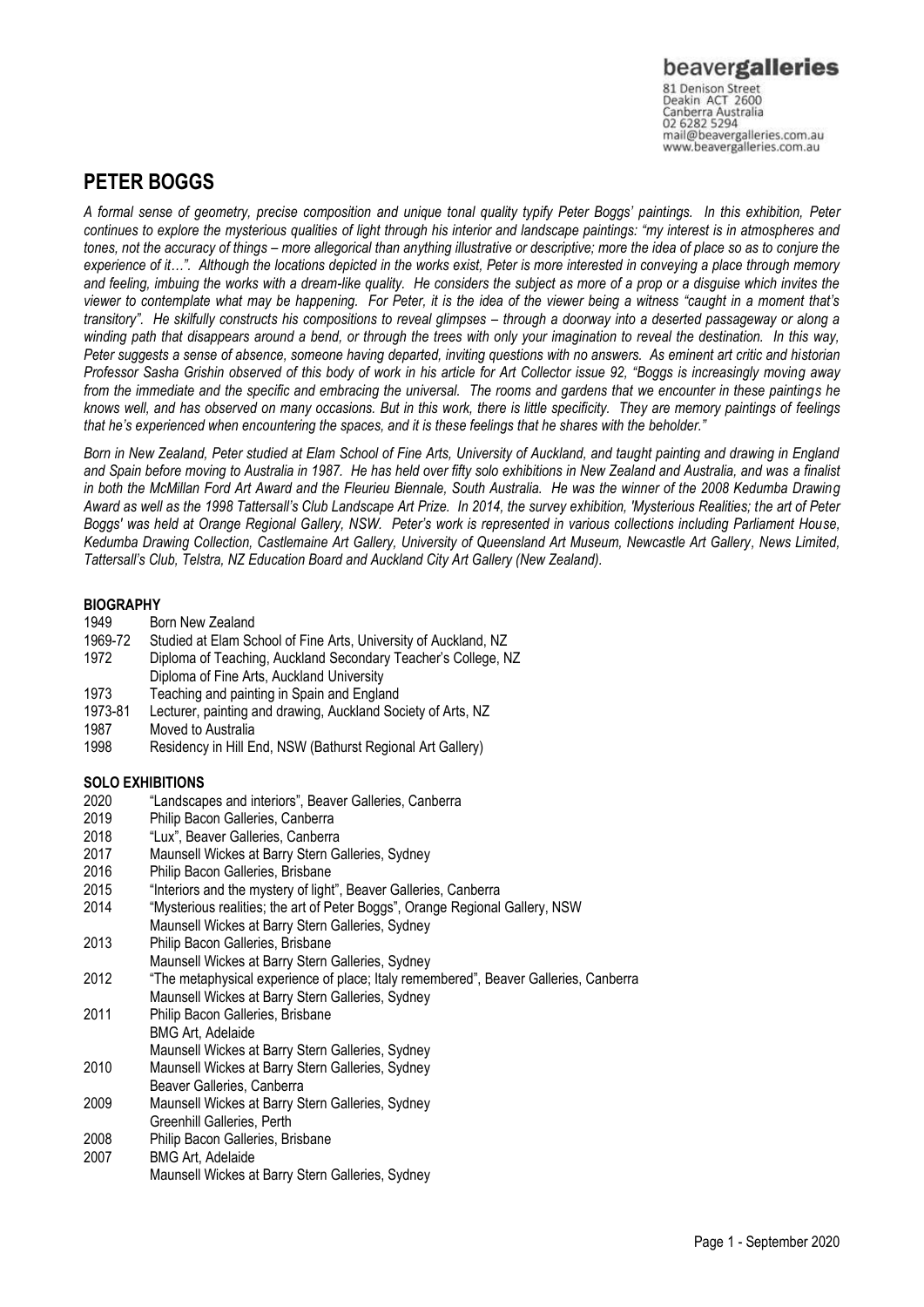81 Denison<br>
Star Denison<br>
Deakin ACT 2600<br>
Canberra Australia<br>
02 6282 5294<br>
mail@beavergalleries.com.au<br>
www.beavergalleries.com.au

|      | Beaver Galleries, Canberra                                |
|------|-----------------------------------------------------------|
| 2006 | Maunsell Wickes at Barry Stern Galleries, Sydney          |
| 2005 | "Small paintings", Ferner Galleries, Auckland, NZ         |
|      | "Small paintings", Philip Bacon Galleries, Brisbane       |
| 2004 | "Metaphysical Landscapes", Ferner Galleries, Auckland, NZ |
|      | Flinders Lane Gallery, Melbourne                          |
|      | "5 x 5", Ferner Galleries, Wellington, NZ                 |
| 2003 | <b>BMG Art, Adelaide</b>                                  |
|      | Chapman Gallery, Canberra                                 |
|      | Brian Moore Gallery, Sydney                               |
|      | Philip Bacon Galleries, Brisbane                          |
| 2002 | Brian Moore Gallery, Sydney                               |
| 2001 | Von Bertouch Galleries, Newcastle, NSW                    |
|      | Philip Bacon Galleries, Brisbane                          |
|      | Flinders Lane Gallery, Melbourne                          |
| 2000 | Chapman Gallery, Canberra                                 |
|      | <b>BMG Art, Adelaide</b>                                  |
|      | Brian Moore Gallery, Sydney                               |
| 1999 | Cintra Galleries, Brisbane                                |
|      | Studio of Contemporary Art, Auckland, NZ                  |
|      | Flinders Lane Gallery, Melbourne                          |
| 1998 | Robin Gibson Gallery, Sydney                              |
|      | Chapman Gallery, Canberra                                 |
| 1997 | Libby Edwards Gallery, Melbourne                          |
|      | Cintra Galleries, Brisbane                                |
| 1996 | Libby Edwards Gallery, Melbourne                          |
| 1995 | Robin Gibson Gallery, Sydney                              |
| 1986 | John Leech Gallery, Auckland, NZ                          |
| 1985 | John Leech Gallery, Auckland, NZ                          |
| 1983 | New Vision Gallery, Auckland, NZ                          |
|      | John Leech Gallery, Auckland, NZ                          |
| 1980 | New Vision Gallery, Auckland, NZ                          |
| 1979 | New Vision Gallery, Auckland, NZ                          |
| 1978 | Dunham Gallery, Auckland, NZ                              |
| 1977 | Dunham Gallery, Auckland, NZ                              |
| 1976 | Dunham Gallery, Auckland, NZ                              |
| 1975 | Dunham Gallery, Auckland, NZ                              |
| 1974 | Osborne Galleries, Auckland, NZ                           |
|      |                                                           |
|      | <b>SELECTED GROUP EXHIBITIONS</b>                         |
| 2017 | Tattersall's Club Landscape Art Prize, Brisbane           |
| 2015 | Kilgour Art Prize, Newcastle Art Gallery, NSW             |
| 2014 | Calleen Art Award, Cowra Regional Art Gallery, NSW        |
| 2013 | "Small Works", Beaver Galleries, Canberra                 |
|      | Len Fox Art Award, Castlemaine Art Gallery, Vic           |
|      |                                                           |

- Finalist, "Len Fox Painting Award, Castlemaine Art Gallery & Historical Museum, Vic
- 2011 "On a Small Scale", Open Eye Gallery, Edinburgh, UK
- "SQUARED", Greenhill Galleries, Perth
- 2010 "SQUARED", Greenhill Galleries, Perth
- 2009 Tattersall's Club Landscape Art Prize, Brisbane "SQUARED", Greenhill Galleries, Perth
- 2008 "Rome", Maunsell Wickes at Barry Stern Galleries, Sydney Kedumba Drawing Award, NSW
- Tattersall's Club Landscape Art Prize, Brisbane
- 2007 Tattersall's Club Landscape Art Prize, Brisbane
- "SQUARED", Greenhill Galleries, Perth
- 2006 "SQUARED", Greenhill Galleries, Perth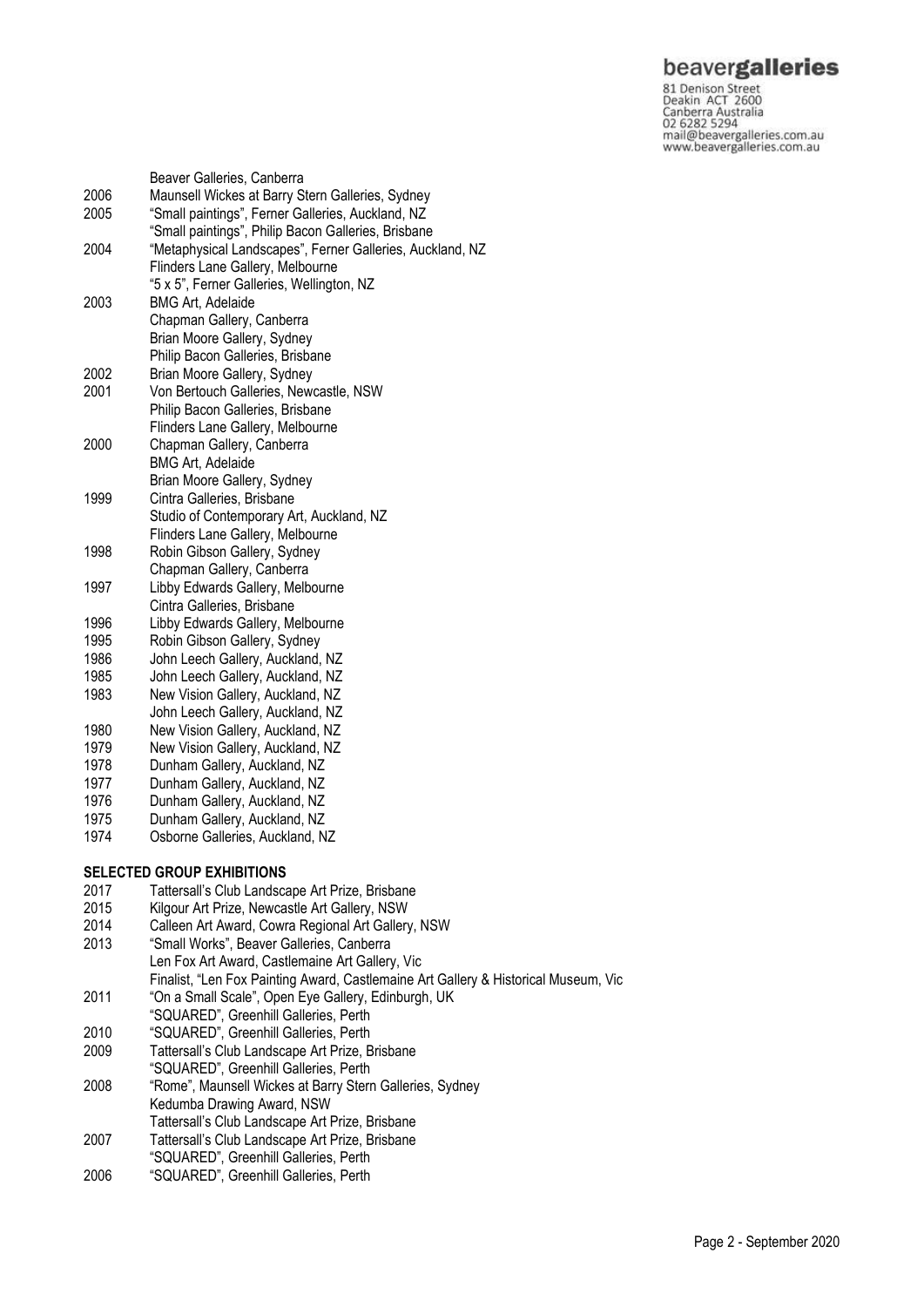81 Denison Street<br>Deakin ACT 2600 Canberra Australia<br>02 6282 5294<br>mail@beavergalleries.com.au www.beavergalleries.com.au

| 2004 | "McCahon's Legacy", Ferner Galleries, Auckland, NZ<br>Kedumba Drawing Award, NSW          |
|------|-------------------------------------------------------------------------------------------|
|      | "Crossing the Equator", Ferner Galleries, Auckland, NZ<br>Fleurieu Biennale Art Prize, SA |
| 2003 | "Southern Crossings", Ferner Galleries, Auckland, NZ                                      |
|      | "Still life", Anna Bibby Gallery, Auckland, NZ                                            |
|      | Tattersall's Club Landscape Art Prize, Brisbane                                           |
| 2002 | Kedumba Drawing Award, NSW                                                                |
|      | Tattersall's Club Landscape Art Prize, Brisbane                                           |
|      | "A French Connection - NZ artists and France", Ferner Galleries, Wellington, NZ           |
|      | Fleurieu Biennale, SA                                                                     |
| 2001 | Mosman Art Prize, Mosman Art Gallery, NSW                                                 |
|      | "Works on paper", The Bell Gallery, NSW                                                   |
|      | Tattersall's Club Landscape Art Prize, Brisbane                                           |
|      | Redlands Westpac Art Prize, NSW                                                           |
| 2000 | "The first show of the last year of the Millennium", Robin Gibson Gallery, Sydney         |
|      | "37th Anniversary Exhibition", Von Bertouch Galleries, Newcastle, NSW                     |
|      | "The art of drawing", Robin Gibson Gallery, Sydney                                        |
| 1999 | Studio of Contemporary Art, Auckland                                                      |
|      | Philip Bacon Galleries, Brisbane                                                          |
| 1998 | Tattersall's Club Landscape Art Prize, Brisbane                                           |
| 1996 | "Still life", Cintra Galleries, Brisbane                                                  |
|      | "Still life", Robin Gibson Gallery, Sydney                                                |
|      | Waterman Fine Art, London, UK                                                             |
| 1983 | "Ranges of Inspiration", New Vision Gallery, Auckland, NZ                                 |
| 1982 | Auckland Festival Exhibition, New Vision Gallery, Auckland, NZ                            |
|      | "Educators as Artists", Auckland City Gallery, NZ                                         |
| 1981 | Von Bertouch Galleries, Newcastle, NSW                                                    |
|      | Amnesty International, New Vision Gallery, Auckland, NZ                                   |
| 1980 | "Graphics 80", Auckland Society of Arts, NZ                                               |
|      | Lake Macquarie Community Gallery, NSW                                                     |

1976 Benson and Hedges Art Award, Barrington Gallery, Auckland, NZ AA Art Award for Young NZ painters, Sargeant Gallery, Wanganui, NZ

### **AWARDS / COMMISSIONS**

- 2020 Finalist, Calleen Art Award, Cowra Regional Art Gallery, NSW
- 2017 Finalist, Tattersall's Club Landscape Art Prize, Brisbane
- 2015 Finalist, Kilgour Art Prize, Newcastle Art Gallery, NSW
- 2013 Finalist, Len Fox Art Award, Castlemaine Art Gallery, VIC
- 2008 Winner, Kedumba Drawing Award, NSW
- 2006 Finalist, Fleurieu Biennale Art Prize, SA
- Winner, Kedumba Drawing Award, NSW
- Finalist, Fleurieu Biennale Art Prize, SA
- 2002 Finalist, Fleurieu Biennale Art Prize, SA
- 1998 Winner, Tattersall's Club Landscape Art Prize
- Hill End Residency, Bathurst Regional Art Gallery
- 1985 Finalist, McMillan Ford Art Award, Auckland, NZ
- 1980 Recipient, Carnegie Travelling Scholarship (travel to Australia)

#### **SELECTED PUBLICATIONS**

- 2020 "Outer serenity conceals turmoil", Sasha Grishin, *Canberra Times*, 13 June
- "Landscapes and interiors: exhibition preview", Sasha Grishin, *Art Collector*, Issue 92, April-June
- 2017 "Puglia and the mystery of light", *The Australian*, 27 October
- 2016 "Show sets the tone of tonalism", Emily Ritchie, *The Australian*, 28 July
- "Peace and harmony", Fiona Purdon, *Sunday Mail*, 31 July
- 2015 "Different Realities, Peter Boggs", Newcastle Art Gallery "Profound Meditations", Sasha Grishin, *Canberra Times*, 4 April